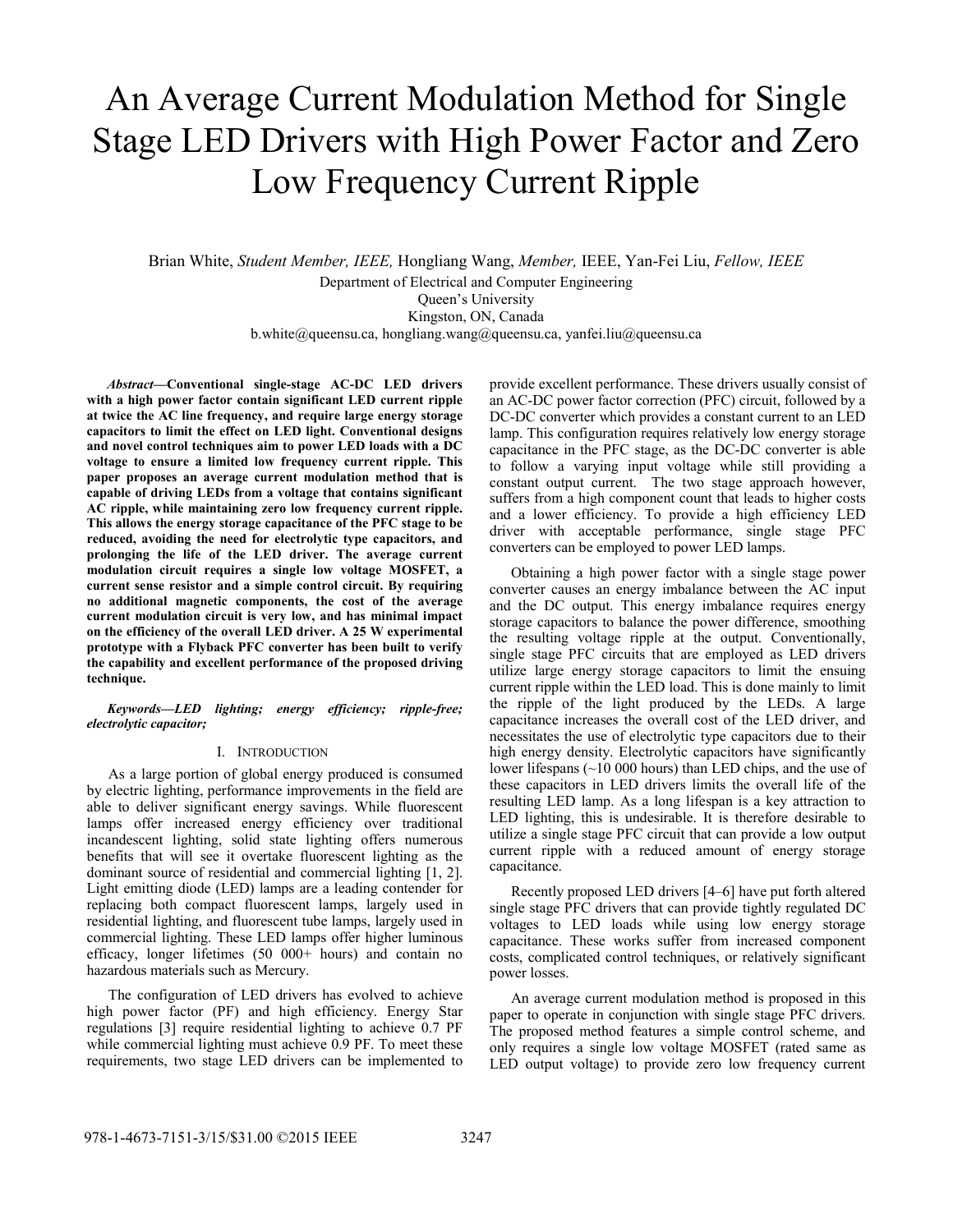ripple to an LED load. The control method does not require a DC voltage to power the LED load, thus allowing a significant reduction in the energy storage capacitance of the PFC stage. The proposed design has been experimentally tested with a Flyback prototype.

This paper is organized as follows: Section II explains the theory and operation of the proposed average current modulator, Section III showcases the experimental results, and Section IV presents the conclusions to the paper.

# II. OPERATING PRINCIPLE OF THE PROPOSED AVERAGE CURRENT MODULATOR METHOD

#### *A. Average Current Control*

LED drivers based on single stage AC-DC PFC circuits contain significant output current ripple at twice the AC line frequency. The magnitude of this low frequency ripple is inversely proportional to the amount of energy storage capacitance used in the PFC stage. This low frequency current variation in the LED load produces undesirable light flicker that can cause headaches, eye strain, and even seizures in severe cases. The proposed average current modulation method (current modulator) removes the low frequency LED current ripple that is normally generated by conventional single stage PFC LED drivers.

Fig. 1 shows the average current modulator added to a single stage PFC LED driver, placed in series with the LED



Fig. 1. Average Current Modulator within Single Stage PFC Circuit

load. The current modulator consists of a modulation switch  $(Q<sub>MOD</sub>)$ , current sense resistor  $(R<sub>Sense</sub>)$  and a control circuit. The LED current is modulated at a fixed high modulation frequency  $(-25 \text{ kHz})$  by the modulation switch such that the average LED current is controlled for each modulation cycle. By doing this, the resulting LED current will consist of a DC component equal to the controlled average value, and a high frequency component at the modulation frequency. This modulation method removes any low frequency current ripple that would be induced by the voltage ripple of the PFC stage. The LED load will produce light that is proportional to the average LED current, and appear flicker-free as humans do not notice high frequency light modulation [7]. The concept of high frequency current modulation with LEDs has been explored at length in [8], with a focus on dimming applications.

By controlling the average current at a high frequency, the current modulator is able to respond to significant low frequency voltage variation of the PFC output. Therefore, the average current modulator can provide an LED current with zero low frequency content powered by PFC circuits which contain significant output voltage ripple at twice the line frequency. The PFC circuit could be implemented by numerous topologies, with or without electrical isolation. With the voltage rating for  $Q_{\text{MOD}}$  being the same as the LED voltage (which is often 100V or less), and the simple control circuit, the cost of the modulator is kept very low.

The detailed control circuit of the average current modulator is illustrated in Fig. 2. To control the average LED current in a modulation cycle, the modulator instigates the switch turn-on at the beginning of each cycle via the flip flop and fixed frequency clock. The LED current is sensed and integrated by the 'LED Current Integrator'. Once the integrated current level equals the error voltage of the error amplifier, the modulation switch is turned off by the flip flop through the 'Current Comparator'. The error voltage is generated by the 'Error Amplifier', by comparing the average LED current level, which is generated by filtering the LED current, to the current reference. The current reference is generated by the 'Peak Duty Cycle' control loop, and will be described in the following subsection.



Fig. 2. Detailed Schematic of the Average Current Modulator Control Circuit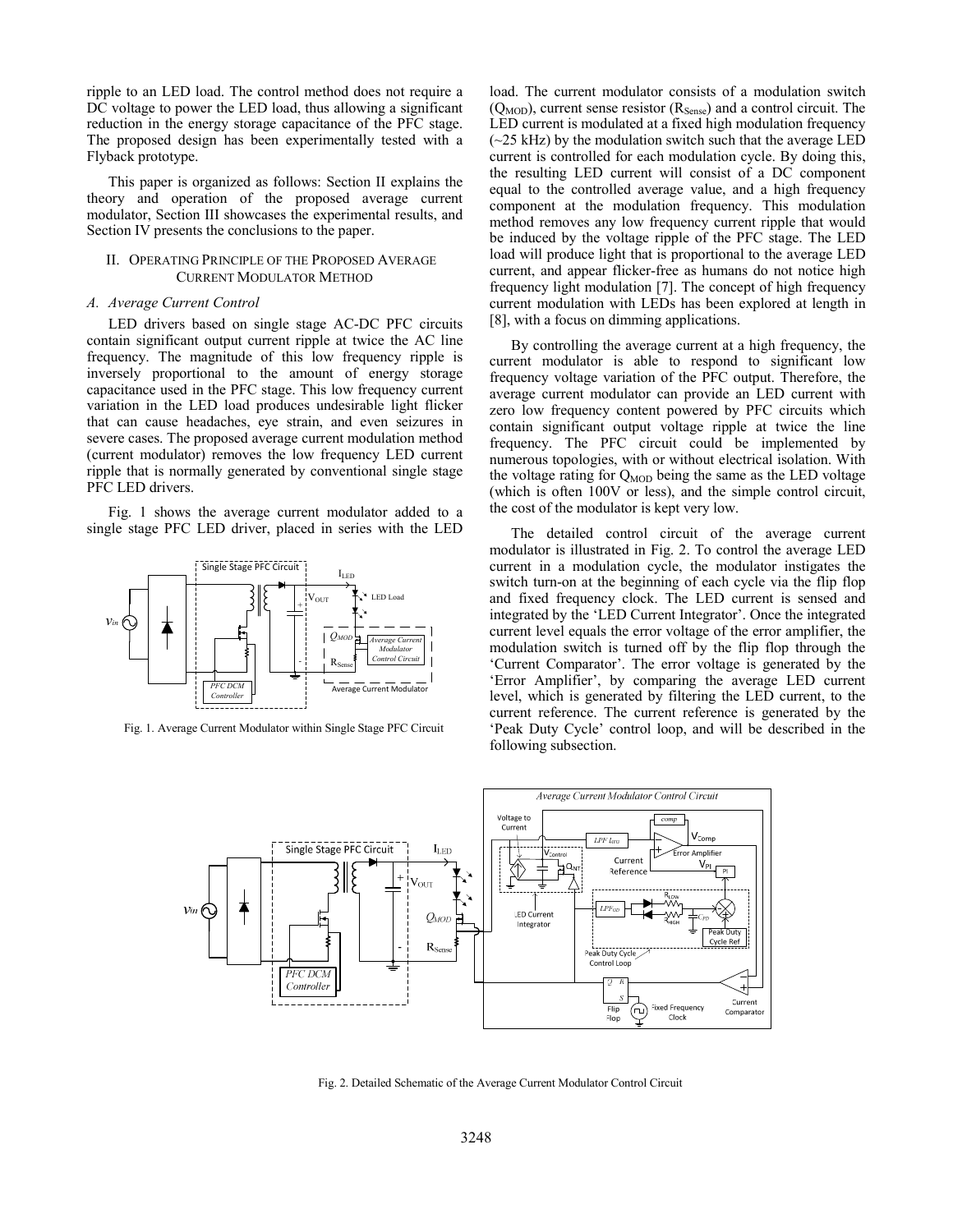

Fig. 3. Key Waveforms of the Average Current Modulator

The diagram of Fig. 3 illustrates the operation of the average current modulator by providing key waveforms that show the control of the LED current, referenced against the PFC output voltage. Fig. 3 shows the following waveforms: PFC output voltage  $(V_{\text{OUT}})$ , modulation switch gate signal  $(V_{GSMOD})$ , LED load current ( $I_{LED}$ ), and the modulation switch turn-off signal  $(V_{\text{Control}})$  which is the integrated current signal for each cycle. To illustrate the two extreme operating points of the current modulator, the waveforms of Fig. 3 are zoomed in to isolate the behaviour at the maximum and minimum values of the PFC output voltage,  $V_{\text{OUT max}}$  and  $V_{\text{OUT min}}$ , respectively.

# *B. Maximum LED Current and Peak Duty Cycle*

Due to the low frequency variation of the PFC output voltage, the magnitude of the LED current pulses will also vary at this low frequency. To maintain the programmed average current each modulation cycle, the duty cycle of the modulation switch will follow a sinusoidal shape with an opposite phase compared to the LED current pulses. The modulation switch duty cycle will peak at the minimum PFC output voltage, which produces the minimum LED current pulse, and will reach its minimum value at the maximum PFC output voltage, thus producing the maximum LED current pulse.

Based on recommendations from Cree [9], limits are set for the pulsed capability of LEDs based on the duty cycle and magnitude of the pulse. They recommend current pulses do not exceed 100% of the maximum rated current for duty cycles between 51% - 100%, current pulses do not exceed 200% of the rated current for duty cycles between 10% - 50% and that current pulses with less than 10% duty cycles do not exceed 300% of the rated current. It is noted that if the chosen LED load is rated for an output current twice that of the average value, then the load can tolerate current pulses above the rated current, as they will occur at duty cycles lower than 50 %.

To prevent damage to the LEDs, the maximum current pulse must be limited. It is noted that the maximum LED current pulse is offset from the minimum LED current pulse by a value that is dependent on system constants. The difference between the minimum and maximum current pulses is dictated by the average LED current, series resistance of the LED load, the capacitance used in the PFC stage and the AC frequency of the input voltage, as given in (1). It is proposed that if the minimum LED current pulse can be controlled, the maximum LED current pulse can be indirectly controlled.

The minimum LED current pulse must be large enough to produce the desired average current with a duty cycle less than 100 %. If the duty cycle of the minimum LED current pulse (the peak duty cycle) is set very high (e.g. 90 %), the minimum LED current pulse will be controlled close to its maximum value and the maximum LED current pulse will be limited.

$$
I_{LED\_max} - I_{LED\_min} = \frac{I_{LED\_avg}}{R_{LED} \cdot (2\pi \cdot f_{AC} \cdot C_{out})}
$$
 (1)

The average current modulator controls the peak duty cycle by programming its current reference based on an error signal generated by the difference between the detected peak duty cycle and the programmed peak duty cycle. The circuit of this control loop is illustrated in Fig. 2, labelled as the 'Peak Duty Cycle Control Loop'. This control loop inputs the gate signal of the modulation switch and outputs a control signal from a PI block  $(V_{PI})$  to the error amplifier as the current reference.

When the peak duty cycle is below the desired level,  $V_{PI}$ will increase, increasing the reference of the current modulator. As the average current reference increases, the peak duty cycle will increase to achieve the higher average LED current. When the peak duty cycle is above the desired level,  $V_{PI}$  will decrease, decreasing the reference of the current modulator. As the average current reference decreases, the peak duty cycle will decrease to achieve the lower average LED current.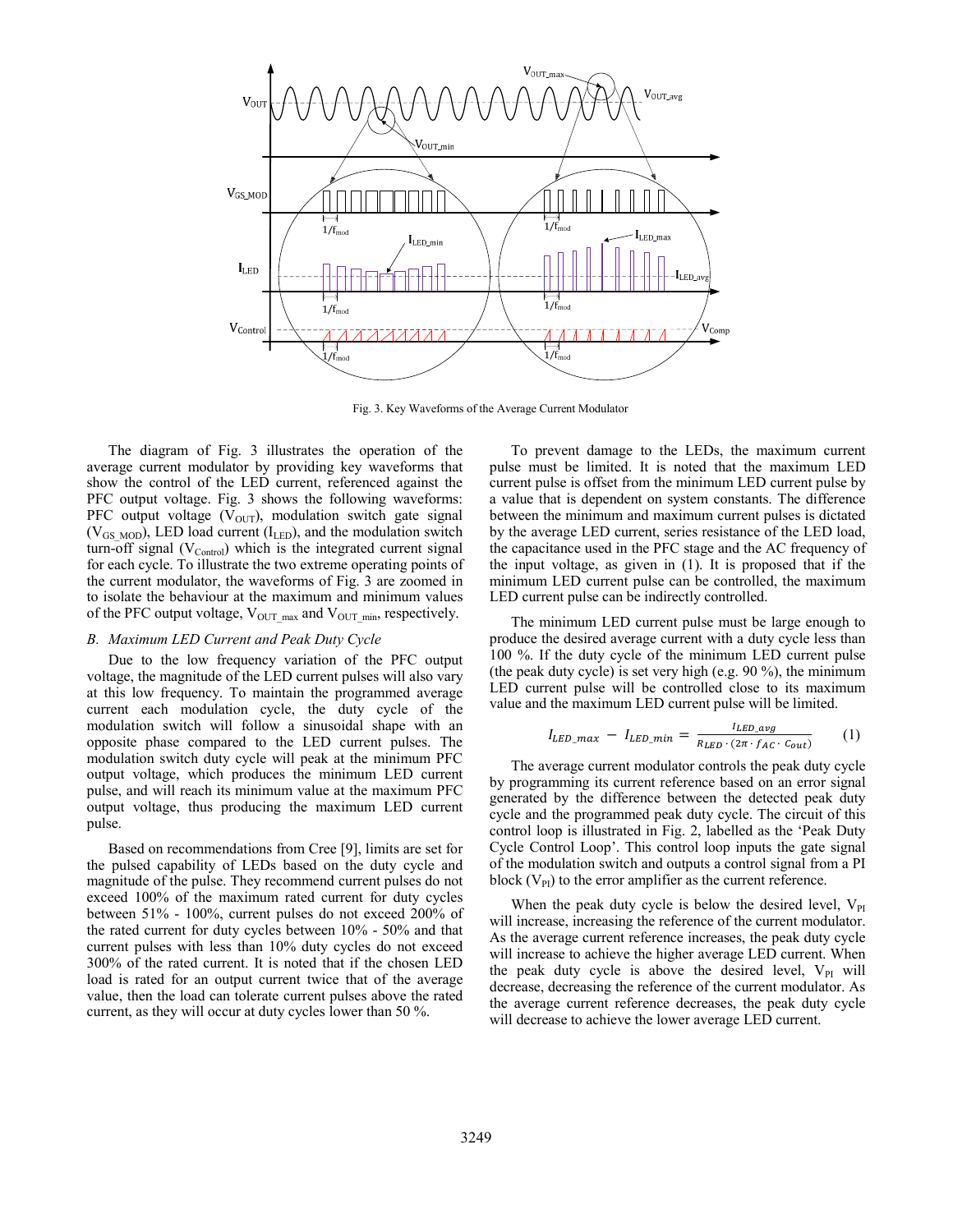With the current reference of the modulator set by controlling the peak duty cycle, the LED current level is controlled by the PFC controller. If the PFC circuit changes its output current, the modulator adjusts the average LED current to maintain the programmed peak duty cycle. Thus, if the PFC circuit features dimming, the average current modulator would be compatible.

#### III. EXPERIMENTAL RESULTS

A prototype LED driver with a Flyback PFC stage was built to demonstrate the operation of the current modulator. The output of this prototype is designed to operate at  $\sim 50V$  / 500mA for 25 W of power from a 60 Hz AC supply. The Osram LUW-W5AM LED is used to configure the LED load, rated for a maximum current of 1 A. The LED load is configured with 20 chips, exhibiting a forward voltage of 42 V and a series resistance of 13.4  $\Omega$  at 500 mA. An LED load with a 1 A current rating is selected so that the pulsed current waveform does not damage the LEDs.

The single stage Flyback PFC LED driver is designed to have significant low frequency output voltage ripple, to fully demonstrate the performance of the current modulator. The energy storage capacitance is selected such that the PFC output will carry a voltage ripple of approximately 6  $V_{pk-pk}$ , which is calculated to be 221 μF. Three 68 μF capacitors are selected for a total of 204 μF. The Flyback PFC circuit is implemented with the FL7732 Primary Side Regulated PFC Controller [10] from Fairchild.

To be able to measure the ability of the average current modulator, it is important to be able to compare the performance to an alternative design. An LED driver using the conventional driver design is constructed using the same power stage and PFC control circuit. The Fast Fourier Transform (FFT) of the LED current and measured LED light is taken for both drivers. The DC and 120 Hz components are analyzed and compared.

The output LED current of the conventional driver is shown in Fig. 4, with its FFT result. The LED current has a 120 Hz ripple current of 147  $mA_{rms}$  with a DC current of 515 mA. This represents a modulation index of 40%, defined as the ratio of the peak 120 Hz value to the DC value (147 mA \* 1.414 / 515 mA). The output LED light of the conventional driver is shown in Fig. 5, with its FFT result. The LED light has a 120 Hz ripple of 452 mV $_{\rm rms}$ , with a DC value of 1.68 V. This represents a modulation index of 38% (452 mV \* 1.414 / 1.68 V).

The average current modulator is connected to the LED driver in the laboratory to reduce the low frequency current ripple of the LED load. The block diagram of the experimental prototype with the modulator added is the same as in Fig. 1. The modulator is set to a modulation frequency of 25 kHz. The modulator is configured using the UCC38C43 control IC from Texas Instruments, the IRFL014NPBFCT MOSFET from International Rectifier and a current sense resistor. The modulation MOSFET is rated for 55 V and 2 A. A peak duty cycle of 90% is programmed.

The waveform of the modulated LED current is presented in Fig. 6, along with its FFT result. Using the average current



Fig. 4. Conventional Flyback LED Driver – LED Current. CH1: PFC Output Voltage (AC Coupled; 5 V/div; 10 ms/div). CH4: LED Current (DC Coupled; 200 mA/div; 10 ms/div). MATH: FFT of LED Current (100 mA/div; 250 Hz/div)



Fig. 5. Conventional Flyback LED Driver – LED Light. CH1: PFC Output Voltage (AC Coupled; 5 V/div; 10 ms/div). CH3: LED Light (DC Coupled; 1 V/div; 10 ms/div). MATH: FFT of LED Light (1 V/div; 250 Hz/div)

modulator, the 120 Hz component of the LED current has been reduced to  $5.62 \text{ mA}_{\text{rms}}$ , with a modulation index of  $1.54\%$ (5.62 mA \* 1.414 / 514 mA). Use of the modulator has reduced the 120 Hz current modulation index from 40% to 1.54%. The peak duty cycle of the LED current is shown in Fig. 7, where the current modulation has been zoomed in at the minimum value of the PFC output voltage. The minimum duty cycle is shown in Fig. 8, where the current modulation has been zoomed in at the maximum value of the PFC output voltage.

The waveform of the modulated LED light is presented in Fig. 9, along with its FFT result. Using the average current modulator, the 120 Hz component of the LED light modulation index is calculated to be  $4.1\%$  (42.2 mV  $*$  1.414 / 1.44 V). Use of the average current modulator has reduced the 120 Hz light modulation index from 38% to 4.1%. This is well below the limit proposed in [7] for 'Low Risk' light flicker at 120 Hz.

Due to the non-linear relationship between LED current and luminous flux, the low frequency light ripple has not been completely eliminated. The peak duty cycle of the LED light is shown in Fig. 10, where the light modulation has been zoomed in at the minimum value of the PFC output voltage. The minimum duty cycle is shown in Fig. 11, where the light modulation has been zoomed in at the maximum value of the PFC output voltage.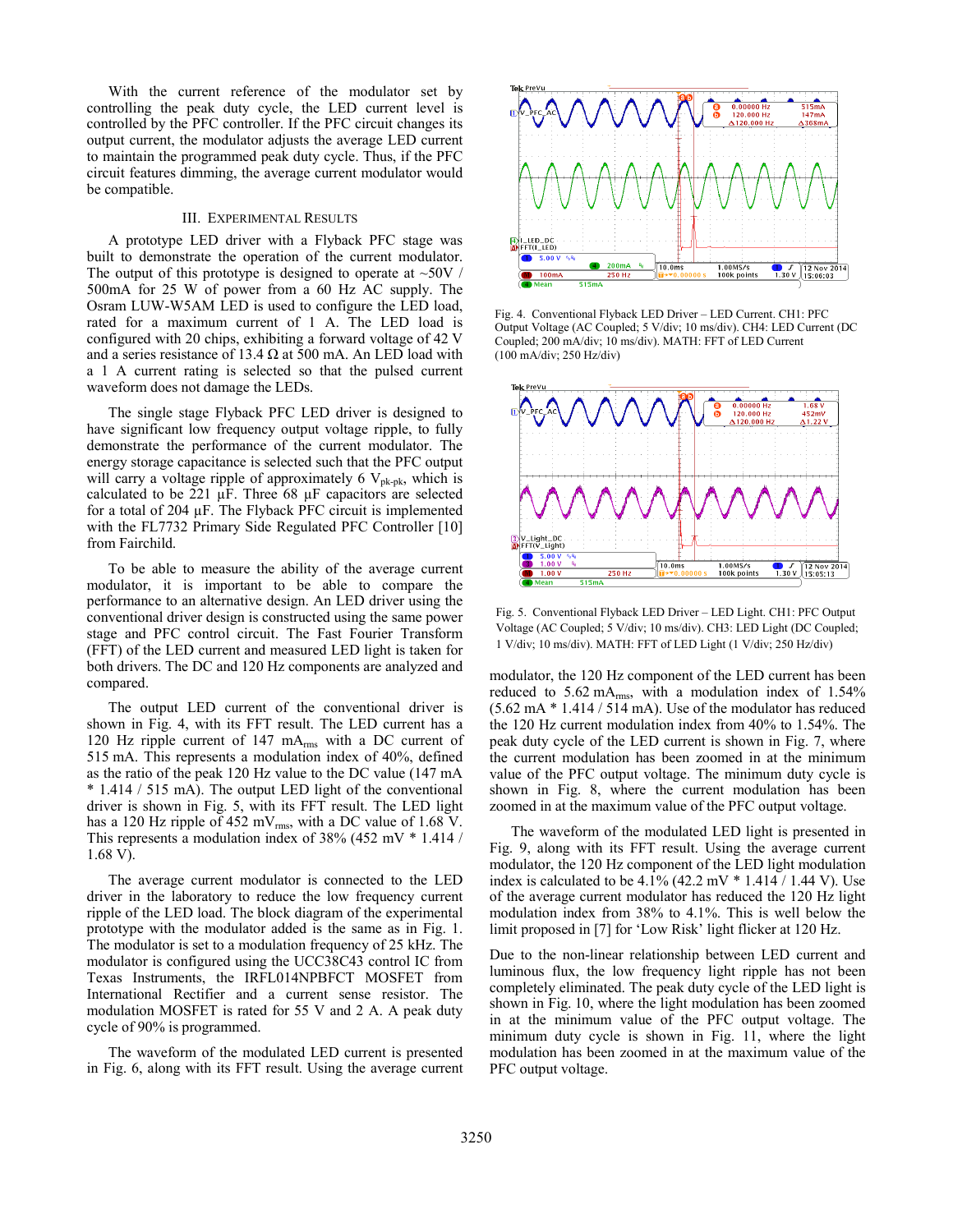

Fig. 6. Flyback output voltage ripple and LED current with average current modulator. CH1: PFC output voltage (ac coupled; 5 V/div; 10 ms/div). CH4: LED current (dc coupled; 100 mA/div; 10 ms/div). MATH: FFT of LED current (50 mA/div; 250 Hz/div).



Fig. 7. LED current highlighting peak duty cycle. CH1: PFC output voltage (ac coupled; 5 V/div; 20 *μ*s/div). CH4: LED current (dc coupled; 100 mA/div; 20 *μ*s/div).



Fig. 8. LED current highlighting minimum duty cycle. CH1: PFC output voltage (ac coupled; 5 V/div; 20 *μ*s/div). CH4: LED current (dc coupled; 100 mA/div; 20 *μ*s/div).



Fig. 9. Flyback output voltage ripple and LED light with average current modulator. CH1: PFC output voltage (ac coupled; 5 V/div; 10 s/div). CH4: LED light (dc coupled; 100 mA/div; 10 ms/div). MATH: FFT of LED current (50 mA/div; 250 Hz/div).



Fig. 10. LED light highlighting peak duty cycle. CH1: PFC output voltage (ac coupled;  $5 \text{ V}/\text{div}$ ;  $20 \mu\text{s}/\text{div}$ ). CH4: LED light (dc coupled; 100 A/div;  $\frac{\partial u}{\partial y}$  *μs*/div).



Fig. 11. LED light highlighting minimum duty cycle. CH1: PFC output voltage (ac coupled; 5 V/div; 20 *μ*s/div). CH4: LED light (dc coupled; 100 mA/div; 20 *μ*s/div).